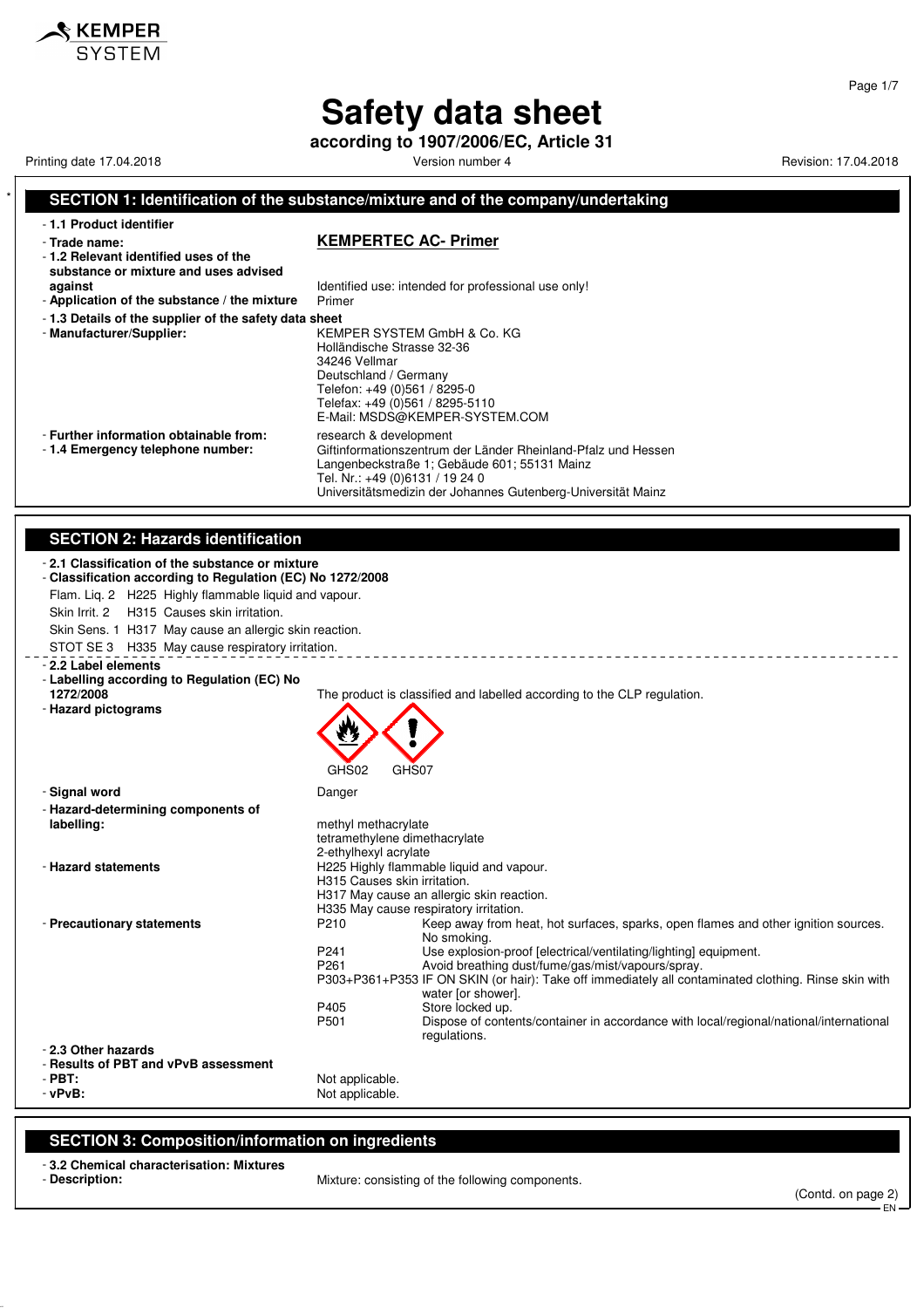

Page 2/7

# **Safety data sheet**

**according to 1907/2006/EC, Article 31**

Printing date 17.04.2018 **Principal and American Control Control** Version number 4 Revision: 17.04.2018 **Revision: 17.04.2018** 

**Trade name: KEMPERTEC AC- Primer**

|                                                                                                                                                                                    | (Contd. of page 1)                                                                                                                                                                                                                                                                                                                                |
|------------------------------------------------------------------------------------------------------------------------------------------------------------------------------------|---------------------------------------------------------------------------------------------------------------------------------------------------------------------------------------------------------------------------------------------------------------------------------------------------------------------------------------------------|
| - Dangerous components:                                                                                                                                                            |                                                                                                                                                                                                                                                                                                                                                   |
| CAS: 80-62-6<br>methyl methacrylate<br>EINECS: 201-297-1<br>Index number: 607-035-00-6<br>Reg.nr.: 01-2119452498-28                                                                | 50-100%<br>Flam. Liq. 2, H225; Skin Irrit. 2, H315; Skin Sens. 1, H317; STOT SE 3, H335                                                                                                                                                                                                                                                           |
| CAS: 2082-81-7<br>tetramethylene dimethacrylate<br>EINECS: 218-218-1<br>Skin Sens. 1B, H317<br>Index number: 607-134-00-4<br>Reg.nr.: 01-2119967415-30                             | $2.5 - 10%$                                                                                                                                                                                                                                                                                                                                       |
| CAS: 103-11-7<br>2-ethylhexyl acrylate<br>EINECS: 203-080-7<br>Index number: 607-107-00-7<br>Reg.nr.: 01-2119453158-37                                                             | $0.5 - 2.5%$<br>Skin Irrit. 2, H315; Skin Sens. 1, H317; STOT SE 3, H335; Aquatic Chronic 3, H412                                                                                                                                                                                                                                                 |
| - Additional information:                                                                                                                                                          | For the wording of the listed hazard phrases refer to section 16.                                                                                                                                                                                                                                                                                 |
| <b>SECTION 4: First aid measures</b><br>-4.1 Description of first aid measures<br>- General information:                                                                           | Immediately remove any clothing soiled by the product.<br>Symptoms of poisoning may even occur after several hours; therefore medical observation for at least 48<br>hours after the accident.<br>Do not leave affected persons unattended.<br>Personal protection for the First Aider.<br>Take affected persons out of danger area and lay down. |
| - After inhalation:<br>- After skin contact:                                                                                                                                       | In case of unconsciousness place patient stably in side position for transportation.<br>Supply fresh air; consult doctor in case of complaints.<br>Immediately wash with water and soap and rinse thoroughly.                                                                                                                                     |
| - After eye contact:                                                                                                                                                               | Seek medical treatment in case of complaints.<br>Rinse opened eve for several minutes under running water. If symptoms persist, consult a doctor.<br>Protect unharmed eye.                                                                                                                                                                        |
| - After swallowing:<br>- 4.2 Most important symptoms and effects,<br>both acute and delayed<br>- 4.3 Indication of any immediate medical<br>attention and special treatment needed | If symptoms persist consult doctor.<br>No further relevant information available.<br>No further relevant information available.                                                                                                                                                                                                                   |
|                                                                                                                                                                                    |                                                                                                                                                                                                                                                                                                                                                   |
| <b>SECTION 5: Firefighting measures</b>                                                                                                                                            |                                                                                                                                                                                                                                                                                                                                                   |
| -5.1 Extinguishing media<br>- Suitable extinguishing agents:<br>-5.2 Special hazards arising from the                                                                              | CO2, powder or water spray. Fight larger fires with water spray or alcohol resistant foam.<br>Use fire extinguishing methods suitable to surrounding conditions.                                                                                                                                                                                  |
| substance or mixture<br>- 5.3 Advice for firefighters<br>- Protective equipment:<br>- Additional information                                                                       | Formation of toxic gases is possible during heating or in case of fire.<br>Do not inhale explosion gases or combustion gases.<br>Dispose of fire debris and contaminated fire fighting water in accordance with official regulations.                                                                                                             |
| <b>SECTION 6: Accidental release measures</b>                                                                                                                                      |                                                                                                                                                                                                                                                                                                                                                   |

| -6.1 Personal precautions, protective      |                                                                                                  |
|--------------------------------------------|--------------------------------------------------------------------------------------------------|
| equipment and emergency procedures         | Wear protective equipment. Keep unprotected persons away.                                        |
|                                            | Ensure adequate ventilation                                                                      |
|                                            | Keep away from ignition sources.                                                                 |
| - 6.2 Environmental precautions:           | Prevent from spreading (e.g. by damming-in or oil barriers).                                     |
|                                            | Do not allow product to reach sewage system or any water course.                                 |
|                                            | Do not allow to enter sewers/ surface or ground water.                                           |
| - 6.3 Methods and material for containment |                                                                                                  |
| and cleaning up:                           | Absorb with liquid-binding material (sand, diatomite, acid binders, universal binders, sawdust). |
|                                            | Dispose contaminated material as waste according to item 13.                                     |
|                                            | Do not flush with water or aqueous cleansing agents                                              |
| -6.4 Reference to other sections           | See Section 7 for information on safe handling.                                                  |
|                                            | See Section 8 for information on personal protection equipment.                                  |
|                                            | (Contdonnone 2)                                                                                  |

(Contd. on page 3)

EN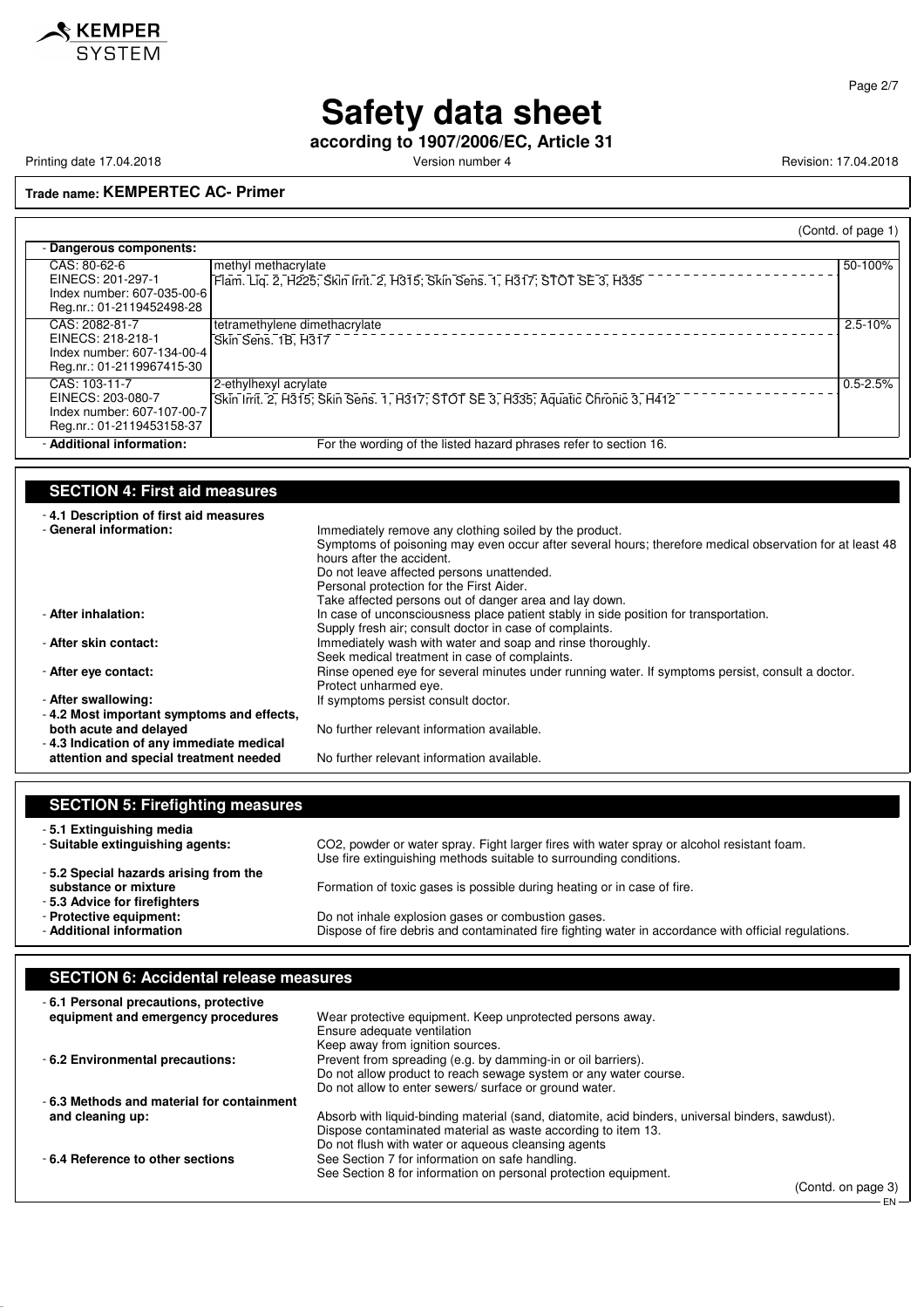

**according to 1907/2006/EC, Article 31**

Printing date 17.04.2018 **Printing date 17.04.2018** Version number 4 Revision: 17.04.2018

KEMPER **SYSTEM** 

**Trade name: KEMPERTEC AC- Primer**

See Section 13 for disposal information.

(Contd. of page 2)

| <b>SECTION 7: Handling and storage</b>                                    |                                                                                                                                                                                                       |
|---------------------------------------------------------------------------|-------------------------------------------------------------------------------------------------------------------------------------------------------------------------------------------------------|
| - 7.1 Precautions for safe handling                                       | Store in cool, dry place in tightly closed receptacles.<br>Ensure good ventilation/exhaustion at the workplace.                                                                                       |
| - Information about fire - and explosion                                  | Prevent formation of aerosols.                                                                                                                                                                        |
| protection:                                                               | Keep ignition sources away - Do not smoke.                                                                                                                                                            |
|                                                                           | Protect against electrostatic charges.                                                                                                                                                                |
| - 7.2 Conditions for safe storage, including any incompatibilities        |                                                                                                                                                                                                       |
| - Storage:                                                                |                                                                                                                                                                                                       |
| - Requirements to be met by storerooms and<br>receptacles:                | Store only in the original receptacle.                                                                                                                                                                |
| - Information about storage in one common                                 |                                                                                                                                                                                                       |
| storage facility:                                                         | Store away from foodstuffs.                                                                                                                                                                           |
| - Further information about storage                                       |                                                                                                                                                                                                       |
| conditions:                                                               | Protect from frost.                                                                                                                                                                                   |
|                                                                           | Store in dry conditions.<br>Keep container tightly sealed.                                                                                                                                            |
|                                                                           | Recommended storage temperature: 5 - 30 °C                                                                                                                                                            |
| - Storage class:                                                          | 3                                                                                                                                                                                                     |
| - 7.3 Specific end use(s)                                                 | No further relevant information available.                                                                                                                                                            |
|                                                                           |                                                                                                                                                                                                       |
| <b>SECTION 8: Exposure controls/personal protection</b>                   |                                                                                                                                                                                                       |
|                                                                           |                                                                                                                                                                                                       |
| - Additional information about design of<br>technical facilities:         | No further data; see item 7.                                                                                                                                                                          |
| -8.1 Control parameters                                                   |                                                                                                                                                                                                       |
| - Ingredients with limit values that require monitoring at the workplace: |                                                                                                                                                                                                       |
| 80-62-6 methyl methacrylate                                               |                                                                                                                                                                                                       |
| WEL Short-term value: 416 mg/m <sup>3</sup> , 100 ppm                     |                                                                                                                                                                                                       |
| Long-term value: 208 mg/m <sup>3</sup> , 50 ppm                           |                                                                                                                                                                                                       |
| - Additional information:                                                 | The lists valid during the making were used as basis.                                                                                                                                                 |
| - 8.2 Exposure controls                                                   |                                                                                                                                                                                                       |
| - Personal protective equipment:                                          |                                                                                                                                                                                                       |
| - General protective and hygienic measures:                               | The usual precautionary measures are to be adhered to when handling chemicals.<br>Keep away from foodstuffs, beverages and feed.                                                                      |
|                                                                           | Immediately remove all soiled and contaminated clothing                                                                                                                                               |
|                                                                           | Wash hands before breaks and at the end of work.                                                                                                                                                      |
|                                                                           | Avoid contact with the eyes and skin.                                                                                                                                                                 |
| - Respiratory protection:                                                 | When used properly and under normal conditions, breathing protection is not required.<br>Use suitable respiratory protective device in case of insufficient ventilation.                              |
|                                                                           | Filter A/P2                                                                                                                                                                                           |
|                                                                           | Respiratory protection - Gas filters and combination filters according to EN 141                                                                                                                      |
| - Protection of hands:                                                    | րո                                                                                                                                                                                                    |
|                                                                           | <b>Ni</b> s<br>Protective gloves                                                                                                                                                                      |
|                                                                           |                                                                                                                                                                                                       |
|                                                                           | Only use chemical-protective gloves with CE-labelling of category III.                                                                                                                                |
|                                                                           | The glove material has to be impermeable and resistant to the product/ the substance/ the                                                                                                             |
|                                                                           | preparation.<br>Check protective gloves prior to each use for their proper condition.                                                                                                                 |
|                                                                           | Selection of the glove material on consideration of the penetration times, rates of diffusion                                                                                                         |
|                                                                           | and the degradation                                                                                                                                                                                   |
|                                                                           | After use of gloves apply skin-cleaning agents and skin cosmetics.                                                                                                                                    |
| - Material of gloves                                                      | Recommended materials:<br>Butyl rubber, BR                                                                                                                                                            |
|                                                                           | Recommended thickness of the material: $\geq 0.5$ mm                                                                                                                                                  |
|                                                                           | The selection of the suitable gloves does not only depend on the material, but also on further marks of                                                                                               |
|                                                                           | quality and varies from manufacturer to manufacturer.                                                                                                                                                 |
| - Penetration time of glove material                                      | The determined penetration times according to EN 374 part III are not performed under practical<br>conditions. Therefore a maximum wearing time, which corresponds to 50% of the penetration time, is |
|                                                                           | recommended.                                                                                                                                                                                          |
|                                                                           | (Contd. on page 4)                                                                                                                                                                                    |
|                                                                           |                                                                                                                                                                                                       |

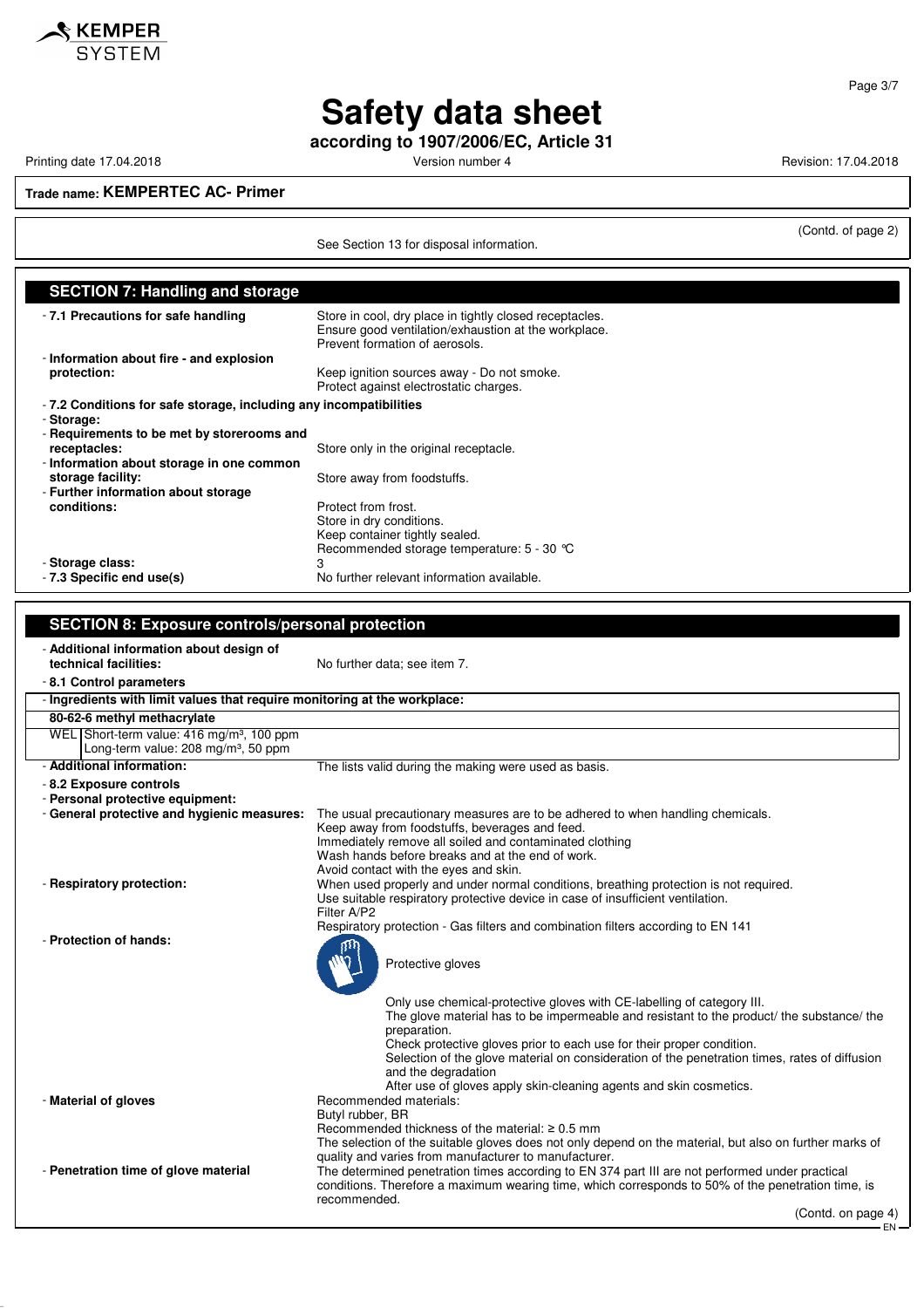

**according to 1907/2006/EC, Article 31**

Printing date 17.04.2018 **Printing date 17.04.2018** Version number 4 Revision: 17.04.2018

 $\mathbf$ **KEMPER** SYSTEM

### **Trade name: KEMPERTEC AC- Primer**

(Contd. of page 3)

- **As protection from splashes gloves made of the following materials are suitable:** Nitrile rubber, NBR

Recommended thickness of the material: ≥ 0.1 mm Penetration time (min.): <10

Tightly sealed goggles

- **Eye protection:**

Protective goggles and facial protection - Classification according to EN 166 - **Body protection:** Protective work clothing Impervious protective clothing

| -9.1 Information on basic physical and chemical properties<br>- General Information<br>- Appearance:<br>Fluid<br>Form:<br>Colour:<br>According to product specification<br>- Odour:<br>Characteristic<br>- Odour threshold:<br>Not determined.<br>- pH-value:<br>Not determined.<br>- Change in condition<br>Melting point/freezing point:<br>Undetermined.<br>Initial boiling point and boiling range:<br>Undetermined.<br>- Flash point:<br>10 °C<br>- Flammability (solid, gas):<br>Not applicable.<br>Not determined.<br>- Decomposition temperature:<br>Product is not selfigniting.<br>- Auto-ignition temperature:<br>Product is not explosive. However, formation of explosive air/vapour mixtures are possible.<br>- Explosive properties:<br>- Explosion limits:<br>Lower:<br>Not determined. | <b>SECTION 9: Physical and chemical properties</b> |                 |
|---------------------------------------------------------------------------------------------------------------------------------------------------------------------------------------------------------------------------------------------------------------------------------------------------------------------------------------------------------------------------------------------------------------------------------------------------------------------------------------------------------------------------------------------------------------------------------------------------------------------------------------------------------------------------------------------------------------------------------------------------------------------------------------------------------|----------------------------------------------------|-----------------|
|                                                                                                                                                                                                                                                                                                                                                                                                                                                                                                                                                                                                                                                                                                                                                                                                         |                                                    |                 |
|                                                                                                                                                                                                                                                                                                                                                                                                                                                                                                                                                                                                                                                                                                                                                                                                         |                                                    |                 |
|                                                                                                                                                                                                                                                                                                                                                                                                                                                                                                                                                                                                                                                                                                                                                                                                         |                                                    |                 |
|                                                                                                                                                                                                                                                                                                                                                                                                                                                                                                                                                                                                                                                                                                                                                                                                         |                                                    |                 |
|                                                                                                                                                                                                                                                                                                                                                                                                                                                                                                                                                                                                                                                                                                                                                                                                         |                                                    |                 |
|                                                                                                                                                                                                                                                                                                                                                                                                                                                                                                                                                                                                                                                                                                                                                                                                         |                                                    |                 |
|                                                                                                                                                                                                                                                                                                                                                                                                                                                                                                                                                                                                                                                                                                                                                                                                         |                                                    |                 |
|                                                                                                                                                                                                                                                                                                                                                                                                                                                                                                                                                                                                                                                                                                                                                                                                         |                                                    |                 |
|                                                                                                                                                                                                                                                                                                                                                                                                                                                                                                                                                                                                                                                                                                                                                                                                         |                                                    |                 |
|                                                                                                                                                                                                                                                                                                                                                                                                                                                                                                                                                                                                                                                                                                                                                                                                         |                                                    |                 |
|                                                                                                                                                                                                                                                                                                                                                                                                                                                                                                                                                                                                                                                                                                                                                                                                         | Upper:                                             | Not determined. |
| - Density at 20 °C:<br>$0.99$ g/cm <sup>3</sup><br>- Relative density<br>Not determined.<br>- Vapour density<br>Not determined.<br>- Evaporation rate<br>Not determined.                                                                                                                                                                                                                                                                                                                                                                                                                                                                                                                                                                                                                                |                                                    |                 |
| - Solubility in / Miscibility with<br>Not miscible or difficult to mix.<br>water:                                                                                                                                                                                                                                                                                                                                                                                                                                                                                                                                                                                                                                                                                                                       |                                                    |                 |
| - Partition coefficient: n-octanol/water:<br>Not determined.                                                                                                                                                                                                                                                                                                                                                                                                                                                                                                                                                                                                                                                                                                                                            |                                                    |                 |
| - Viscosity:<br>Dynamic at 23 °C:<br>250 mPas<br>Kinematic:<br>Not determined.                                                                                                                                                                                                                                                                                                                                                                                                                                                                                                                                                                                                                                                                                                                          |                                                    |                 |
| - Solvent content:<br>VOC (EC)<br>6.30%<br>- 9.2 Other information<br>No further relevant information available.                                                                                                                                                                                                                                                                                                                                                                                                                                                                                                                                                                                                                                                                                        |                                                    |                 |

## **SECTION 10: Stability and reactivity**

- **10.2 Chemical stability**

- **10.1 Reactivity 10.1 Reactivity 10.1 Reactivity** 

- **Thermal decomposition / conditions to be**

- **10.3 Possibility of hazardous reactions** 

No decomposition if used according to specifications.<br>Exothermic polymerisation. Reacts with peroxides. - **10.4 Conditions to avoid** No further relevant information available.<br>- **10.5 Incompatible materials:** No further relevant information available. No further relevant information available.

(Contd. on page 5)

EN

Page 4/7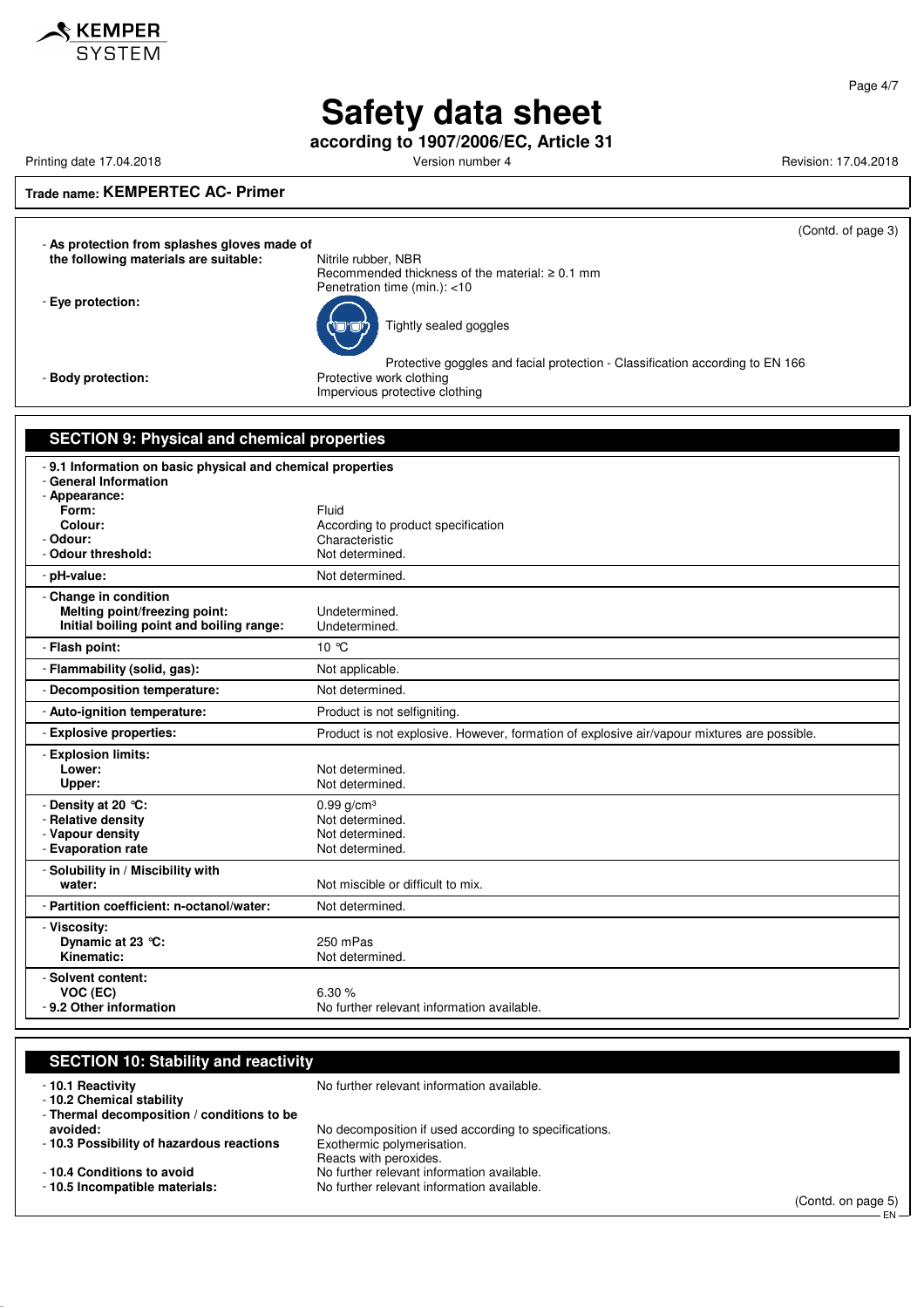# **Safety data sheet**

**according to 1907/2006/EC, Article 31**

Printing date 17.04.2018 **Printing date 17.04.2018** Version number 4 Revision: 17.04.2018

## **Trade name: KEMPERTEC AC- Primer**

- **10.6 Hazardous decomposition products:** No dangerous decomposition products known.

## **SECTION 11: Toxicological information**

- **11.1 Information on toxicological effects**

Based on available data, the classification criteria are not met.

|                                                                           | - LD/LC50 values relevant for classification: |                               |                                                                   |
|---------------------------------------------------------------------------|-----------------------------------------------|-------------------------------|-------------------------------------------------------------------|
|                                                                           | 80-62-6 methyl methacrylate                   |                               |                                                                   |
| Oral                                                                      | LD50<br>$>5,000$ mg/kg (rat)                  |                               |                                                                   |
| Dermal                                                                    | LD50                                          | $>5,000$ mg/kg (rabbit)       |                                                                   |
|                                                                           | Inhalative $LC50/4 h$ 29.8 mg/l (rat)         |                               |                                                                   |
| 2082-81-7 tetramethylene dimethacrylate                                   |                                               |                               |                                                                   |
| Oral                                                                      | LD50                                          | 10,066 mg/kg (rat) (OECD 401) |                                                                   |
| Dermal                                                                    | LD50                                          | $>3,000$ mg/kg (rabbit)       |                                                                   |
| 103-11-7 2-ethylhexyl acrylate                                            |                                               |                               |                                                                   |
| Oral                                                                      | LD50                                          | 4,435 mg/kg (rat) (IUCLID)    |                                                                   |
| Dermal                                                                    | LD50                                          | 7,522 mg/kg (rabbit) (IUCLID) |                                                                   |
| - Primary irritant effect:                                                |                                               |                               |                                                                   |
| - Skin corrosion/irritation<br>Causes skin irritation.                    |                                               |                               |                                                                   |
| - Serious eve damage/irritation                                           |                                               |                               | Based on available data, the classification criteria are not met. |
| - Respiratory or skin sensitisation                                       |                                               |                               | May cause an allergic skin reaction.                              |
| - CMR effects (carcinogenity, mutagenicity and toxicity for reproduction) |                                               |                               |                                                                   |
| - Germ cell mutagenicity                                                  |                                               |                               | Based on available data, the classification criteria are not met. |
| - Carcinogenicity                                                         |                                               |                               | Based on available data, the classification criteria are not met. |
| - Reproductive toxicity                                                   |                                               |                               | Based on available data, the classification criteria are not met. |
| - STOT-single exposure                                                    |                                               |                               | May cause respiratory irritation.                                 |
| - STOT-repeated exposure                                                  |                                               |                               | Based on available data, the classification criteria are not met. |
| - Aspiration hazard                                                       |                                               |                               | Based on available data, the classification criteria are not met. |

# **SECTION 12: Ecological information**

| - 12.1 Toxicity                                             |                                          |                                                                                                                                        |
|-------------------------------------------------------------|------------------------------------------|----------------------------------------------------------------------------------------------------------------------------------------|
| - Aquatic toxicity:                                         |                                          |                                                                                                                                        |
| 80-62-6 methyl methacrylate                                 |                                          |                                                                                                                                        |
| <b>NOEC</b>                                                 |                                          | 37 mg/l (Daphnia magna) (21 days; OECD 202 Part 2, flow)                                                                               |
| EC <sub>3</sub>                                             |                                          | 37 mg/l (Scenedesmus quadricauda) (DIN 38412 Part 9; 8d)                                                                               |
| EC <sub>0</sub>                                             | 100 mg/l (Pseudomonas putida)            |                                                                                                                                        |
| EC <sub>50</sub>                                            | 69 mg/l (Daphnia magna) (48 h; OECD 202) |                                                                                                                                        |
| LC 50                                                       |                                          | >79 mg/l (Oncorhynchus mykiss (Regenbogenforelle)) (96 h; OECD 203)                                                                    |
|                                                             | 2082-81-7 tetramethylene dimethacrylate  |                                                                                                                                        |
| EC50                                                        |                                          | 9.79 mg/l (DESMODESMUS SUBSPICATUS) (72h; OECD 201)                                                                                    |
|                                                             |                                          | 32.5 mg/l (Idus melanotus) (48h; OECD 203)                                                                                             |
| <b>NOEC</b>                                                 | 20 mg/l (Belebtschlamm)                  |                                                                                                                                        |
| EC10                                                        |                                          | 4.35 mg/l (DESMODESMUS SUBSPICATUS) (72d; OECD 201)                                                                                    |
| 7.51 mg/l (Daphnia magna) (21d; OECD 211)                   |                                          |                                                                                                                                        |
| 103-11-7 2-ethylhexyl acrylate                              |                                          |                                                                                                                                        |
| Inhalative LC50/8h                                          | 1.19 mg/l (rat) (OECD 403)               |                                                                                                                                        |
|                                                             |                                          | LC50/96 h   1.8 mg/l (Oncorhynchus mykiss (Regenbogenforelle))                                                                         |
| EC <sub>50</sub>                                            | 17 mg/l (Daphnia magna) (48h; IUCLID)    |                                                                                                                                        |
| EC <sub>50</sub>                                            |                                          | >10,000 mg/l (Pseudomonas putida) (30 min.; IUCLID)                                                                                    |
| <b>IC50</b>                                                 |                                          | 44 mg/l (DESMODESMUS SUBSPICATUS) (72h, IUCLID)                                                                                        |
| <b>LC50</b>                                                 |                                          | 23 mg/l (Leuciscus idus (Goldorfe)) (48h; IUCLID)                                                                                      |
| - 12.3 Bioaccumulative potential<br>- 12.4 Mobility in soil | - 12.2 Persistence and degradability     | No further relevant information available.<br>No further relevant information available.<br>No further relevant information available. |
|                                                             | - Additional ecological information:     |                                                                                                                                        |
| - General notes:                                            |                                          | Do not allow undiluted product or large quantities of it to reach ground water, water course or sewage<br>system.                      |
|                                                             |                                          | Water hazard class 1 (German Regulation) (Self-assessment): slightly hazardous for water<br>(Contd. on page 6)                         |

- FN

Page 5/7

(Contd. of page 4)

KEMPER **SYSTEM**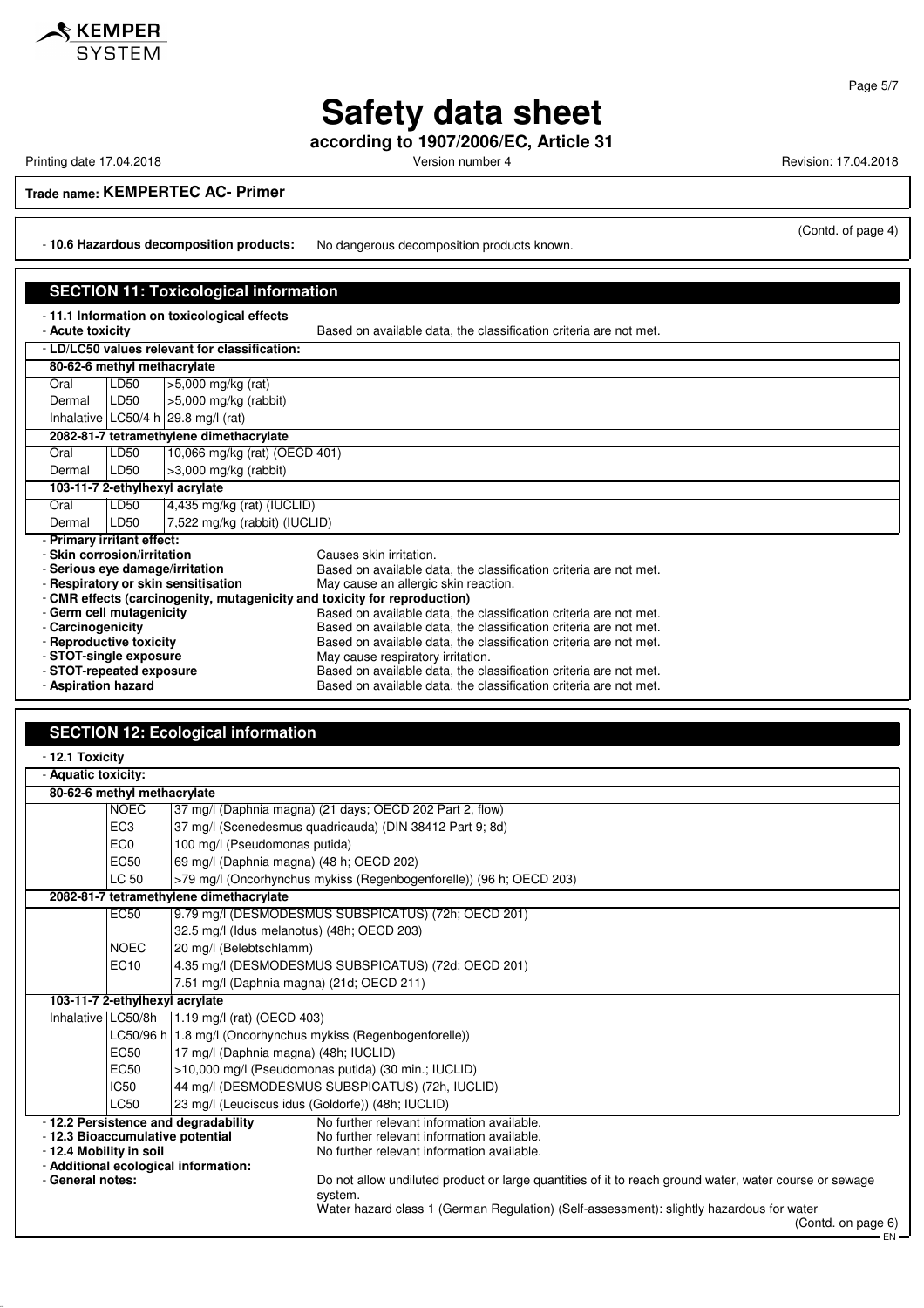

# **Safety data sheet**

**according to 1907/2006/EC, Article 31**

Printing date 17.04.2018 **Printing date 17.04.2018** Version number 4 Revision: 17.04.2018

Page 6/7

**Trade name: KEMPERTEC AC- Primer**

(Contd. of page 5)

EN

- **12.5 Results of PBT and vPvB assessment** - **PBT:**<br>
- **vPvB:**<br>
Not applicable. verball of the **verballs** of the verballs of the verballs of the verballs of the verballs of the verballs of the v<br>**Not further relevant of the verballs** of the verballs of the verballs of the verballs of the verballs of t No further relevant information available.

## **SECTION 13: Disposal considerations**

- **13.1 Waste treatment methods**

Must not be disposed together with household garbage. Do not allow product to reach sewage system. Disposal according to official regulations

| - European waste catalogue |                                                                                                    |  |  |
|----------------------------|----------------------------------------------------------------------------------------------------|--|--|
|                            | 08 04 09*   waste adhesives and sealants containing organic solvents or other hazardous substances |  |  |
|                            | 08 04 10 waste adhesives and sealants other than those mentioned in 08 04 09                       |  |  |
|                            |                                                                                                    |  |  |

- **Uncleaned packaging:**

Disposal must be made according to official regulations.

| <b>SECTION 14: Transport information</b>                                     |                                                                                                          |
|------------------------------------------------------------------------------|----------------------------------------------------------------------------------------------------------|
| - 14.1 UN-Number<br>- ADR, IMDG, IATA                                        | <b>UN1993</b>                                                                                            |
| - 14.2 UN proper shipping name<br>- ADR                                      | 1993 FLAMMABLE LIQUID, N.O.S. (METHYL METHACRYLATE MONOMER,<br>STABILIZED)                               |
| - IMDG, IATA                                                                 | FLAMMABLE LIQUID, N.O.S. (METHYL METHACRYLATE MONOMER,<br>STABILIZED)                                    |
| - 14.3 Transport hazard class(es)<br>- ADR                                   |                                                                                                          |
|                                                                              |                                                                                                          |
| - Class<br>- Label                                                           | 3 (F1) Flammable liquids.                                                                                |
| - IMDG, IATA                                                                 | 3                                                                                                        |
|                                                                              |                                                                                                          |
| - Class<br>- Label                                                           | 3 Flammable liquids.<br>3                                                                                |
| - 14.4 Packing group<br>- ADR, IMDG, IATA                                    | $\mathbf{I}$                                                                                             |
| - 14.5 Environmental hazards:<br>- Marine pollutant:                         | <b>No</b>                                                                                                |
| -14.6 Special precautions for user<br>- Danger code (Kemler):                | Warning: Flammable liquids.                                                                              |
| - EMS Number:                                                                | $F-E, S-E$                                                                                               |
| - Stowage Category                                                           | В                                                                                                        |
| - 14.7 Transport in bulk according to Annex II of Marpol and the IBC<br>Code | Not applicable.                                                                                          |
| - Transport/Additional information:                                          |                                                                                                          |
| $-$ ADR<br>- Limited quantities (LQ)<br>- Excepted quantities (EQ)           | 1L<br>Code: E2                                                                                           |
| - Transport category                                                         | Maximum net quantity per inner packaging: 30 ml<br>Maximum net quantity per outer packaging: 500 ml<br>2 |
|                                                                              | (Contd. on page 7)                                                                                       |